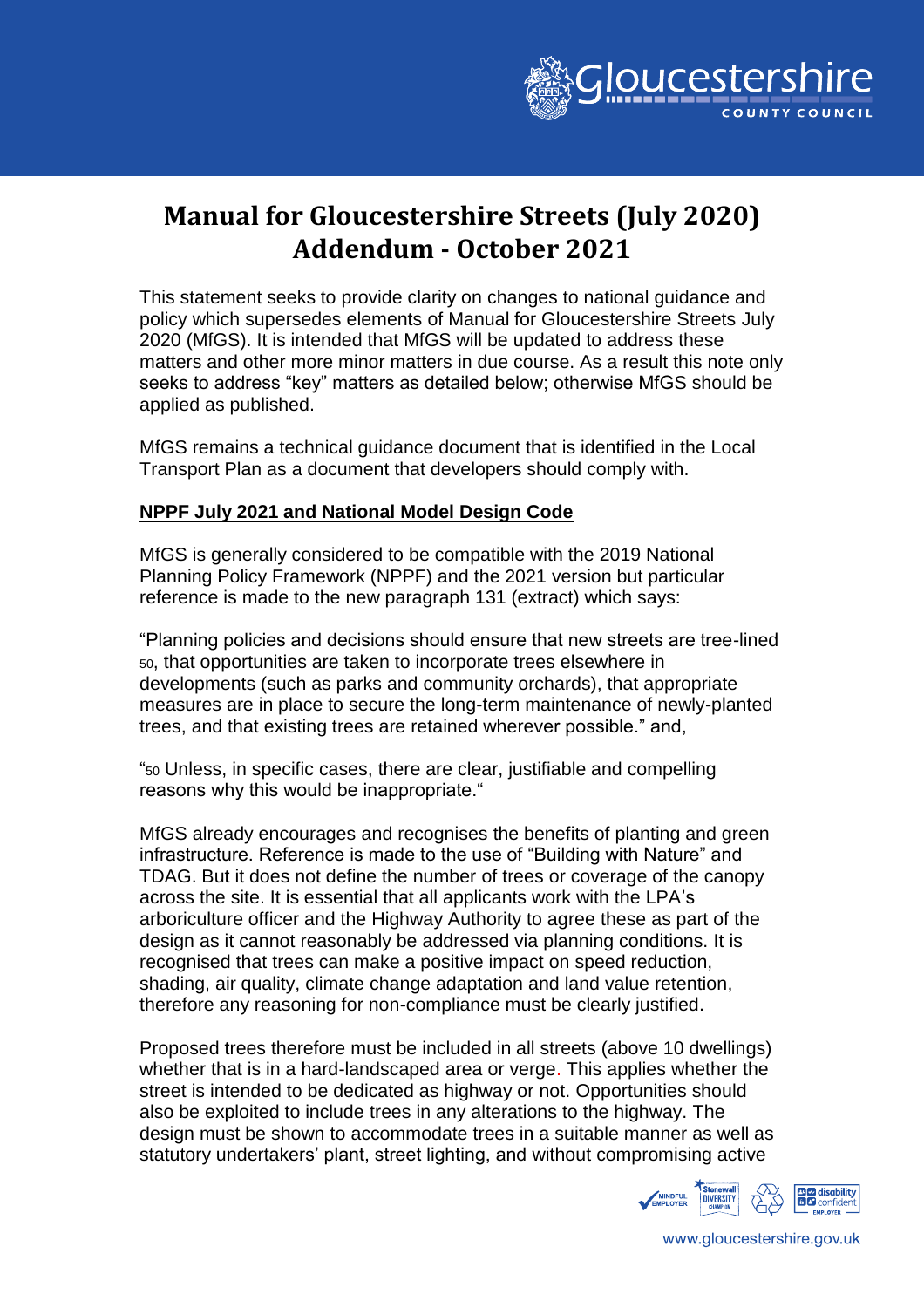travel infrastructure. It is expected that they will be site wide schemes with tokenistic or inadequate schemes being resisted.

Future guidance will be provided on how trees can be integrated in to the design of streets.

Tree species must be defined as a suitable for a transport corridor in the TDAG "Tree Species Selection for Green Infrastructure: A Guide for Specifiers". The document can be found here [www.tdag.org.uk/tree-species](http://www.tdag.org.uk/tree-species-selection-for-green-infrastructure.html)[selection-for-green-infrastructure.html](http://www.tdag.org.uk/tree-species-selection-for-green-infrastructure.html)

Wherever possible trees should be included as a part of the SUDs proposals integrating them into highway swales or bioretention systems.

All trees are subject to a commuted sum as part of the S38 or Section 278 agreement.

MfGS should not been seen as a prescriptive document and the use of local and the National Model design code should be applied together. It is essential that site wide design codes and masterplans are agrees with the LPA, their technical advisors and the Highway Authority.

# **LTN 1/20 "Cycle Infrastructure Design"**

Whilst LTN 1/20 has been published since July 2020 it is necessary to clarify how it is to be applied.

Presently MfGS specifically includes for shared active travel infrastructure alongside its "Enhanced Streets" and "Industrial Access Roads". LTN 1/20 advises that this approach is now the least favoured method to provide cycle infrastructure.

GCC recognises that LTN 1/20 seeks to raise the bar in this matter, therefore it is expected that proposals will accord with that document, this includes but is not limited to:

- Segregated walking and cycling infrastructure on all "Enhanced" Streets" and "Industrial Access Roads", and any other streets that connect locally important destinations.
- Priority crossings over side roads and at crossing points.

Additionally, cycle parking quantum in MfGS is withdrawn and the ratios in table 11-1 should be applied. Where proposals fall outside table 11-1 cycle parking requirements should be derived from first principles. LTN 1/20 also influences the design of the storage area, but the location of storage point should still reflect MfGS and note building for a healthy life and the National Model Design Code or Local Code.

# **Transport Decarbonisation Plan**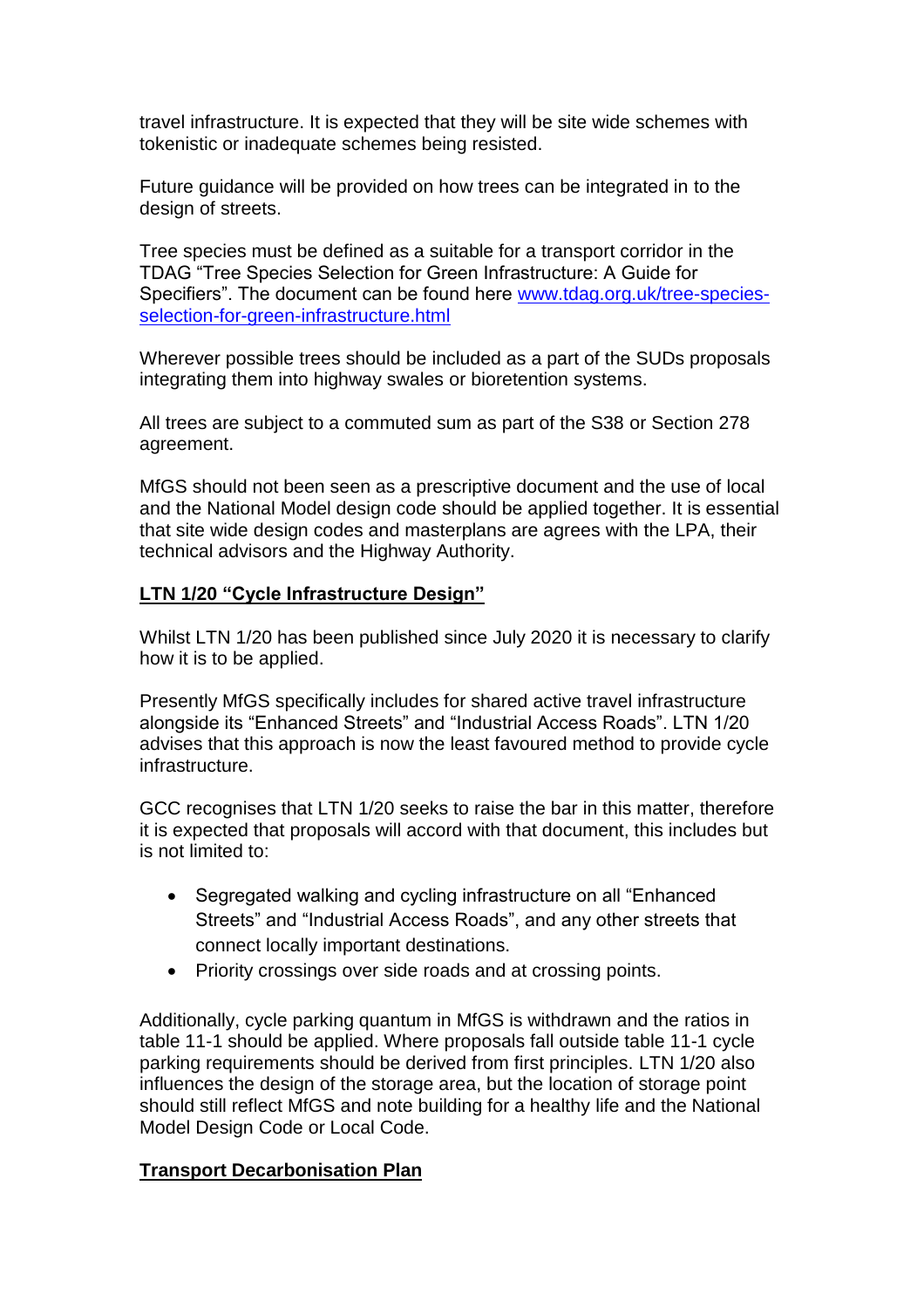MfGS remains compatible with this document, but designers should look to provide designs that exceed the minimum suggested street designs requirements. GCC recognises that streets use materials that have high levels of embodied carbon such as concrete. Not all materials or processes have low carbon alternatives but designers can be creative to exclude some products from the designs. For example:

- Minimising steel and cement products on spine roads and conventional draining systems on spine roads and allowing surface water to spill into swales whilst maintaining edge restraint to the carriageway. This should be considered as the default position for streets with verges.
- Providing narrower carriageways, this reduces the amount of natural materials used. This also results in slower speeds which allow the opportunity for lower carbon surface materials to be used. Proposals should consider the whole life cost and whole life carbon demand of any treatment provided.

# **Other Matters**

# Private Shared Drives and Courtyard Parking Areas

MfGS presently indicates that development of up to 6 dwellings would not be considered to be of sufficient public amenity value to warrant adoption. This threshold is increased to 10 dwellings, meaning that streets serving 11 or greater proposals must be designed as a prospective public highway.

# Parking

Since the publication of MfGS in 2020 the Highway Authority has collected further evidence on car ownership levels. Additionally, it aspires to reduce car dominance and promote alternative transport modes as part of the emerging decide and provide methodology. This has resulted in a review of the required car parking levels which has particular implications of 4 bedroom dwelling houses (C3 use class). This has also allowed for a simplification of the table on page 48 of MfGS.

The revised minimum parking standards are:

| <b>Number of Bedrooms</b> | <b>Minimum External Car Parking Spaces</b>   |
|---------------------------|----------------------------------------------|
| 1-2 Bedroom Units         | 1 Car Parking Space                          |
| 3-4 Bedroom Units         | 2 Car Parking Spaces                         |
| 5 Bedroom Units           | 3 Car Parking Spaces                         |
| 6 + Bedroom Units         | Subject to Discussion with Highway Authority |

There are variations in the evidence which suggests in a small number of cases 4 bedroom units would required 3 spaces, this represents about 10% of the number of 4 bedroom units proposed. Therefore, unallocated spaces in